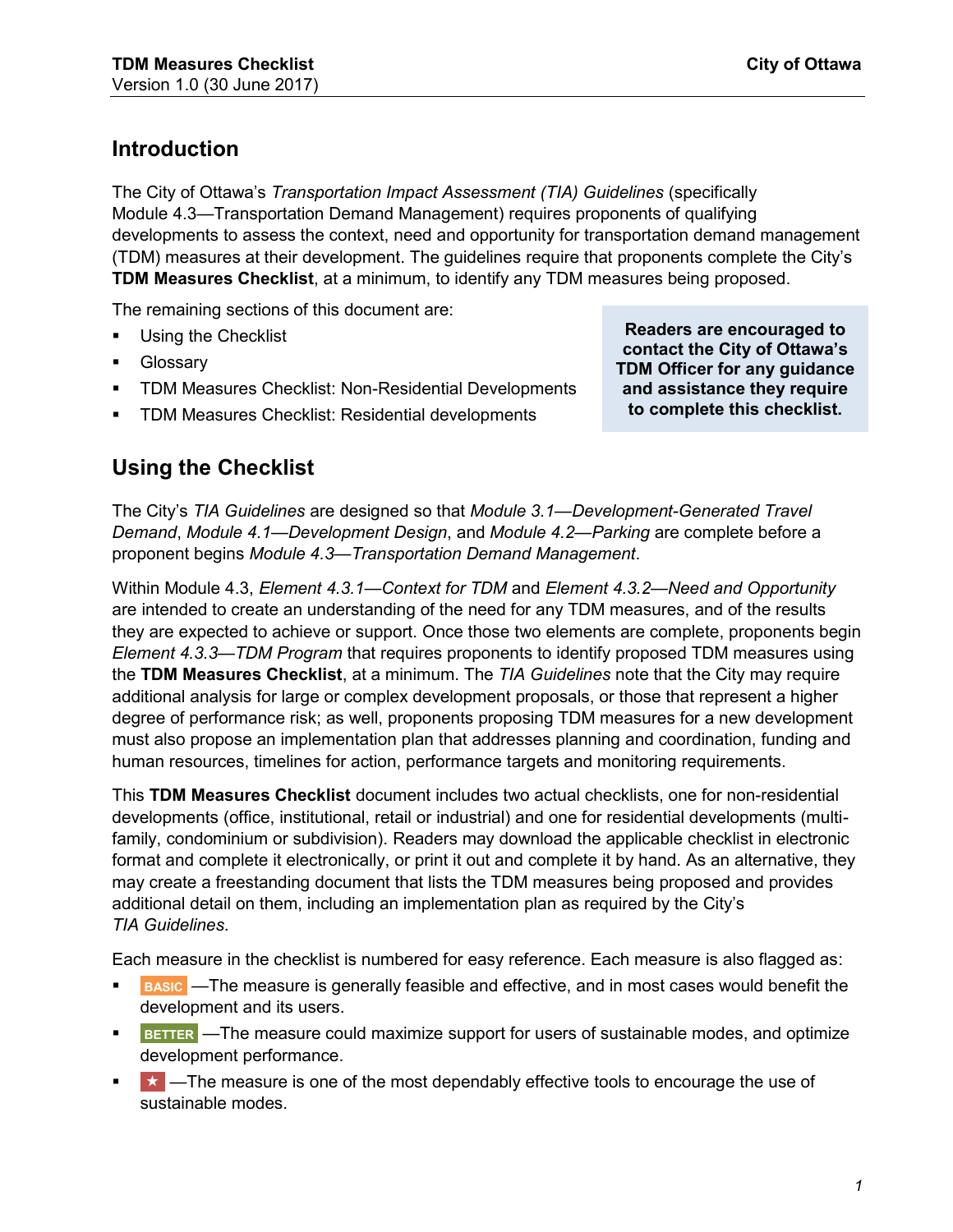# <span id="page-1-0"></span>**Glossary**

This glossary defines and describes the following measures that are identified in the **TDM Measures Checklist**:

#### *TDM program management*

- Program coordinator
- Travel surveys

#### *Parking*

• Priced parking

#### *Walking & cycling*

- Information on walking/cycling routes & destinations
- Bicycle skills training
- Valet bike parking

#### *Transit*

- Transit information
- Transit fare incentives
- Enhanced public transit service
- Private transit service

#### *Ridesharing*

- Ridematching service
- Carpool parking price incentives
- Vanpool service

#### *Carsharing & bikesharing*

- Bikeshare stations & memberships
- Carshare vehicles & memberships

#### *TDM marketing & communications*

- Multimodal travel information
- Personalized trip planning
- Promotions

#### *Other incentives & amenities*

- Emergency ride home
- Alternative work arrangements
- Local business travel options
- Commuter incentives
- On-site amenities

For further information on selecting and implementing TDM measures (particularly as they apply to non-residential developments, with a focus on workplaces), readers may find it helpful to consult Transport Canada's *Workplace Travel Plans: Guidance for Canadian Employers*, which can be downloaded in English and French from the ACT Canada website at [www.actcanada.com/resources/act-resources](http://www.actcanada.com/resources/act-resources).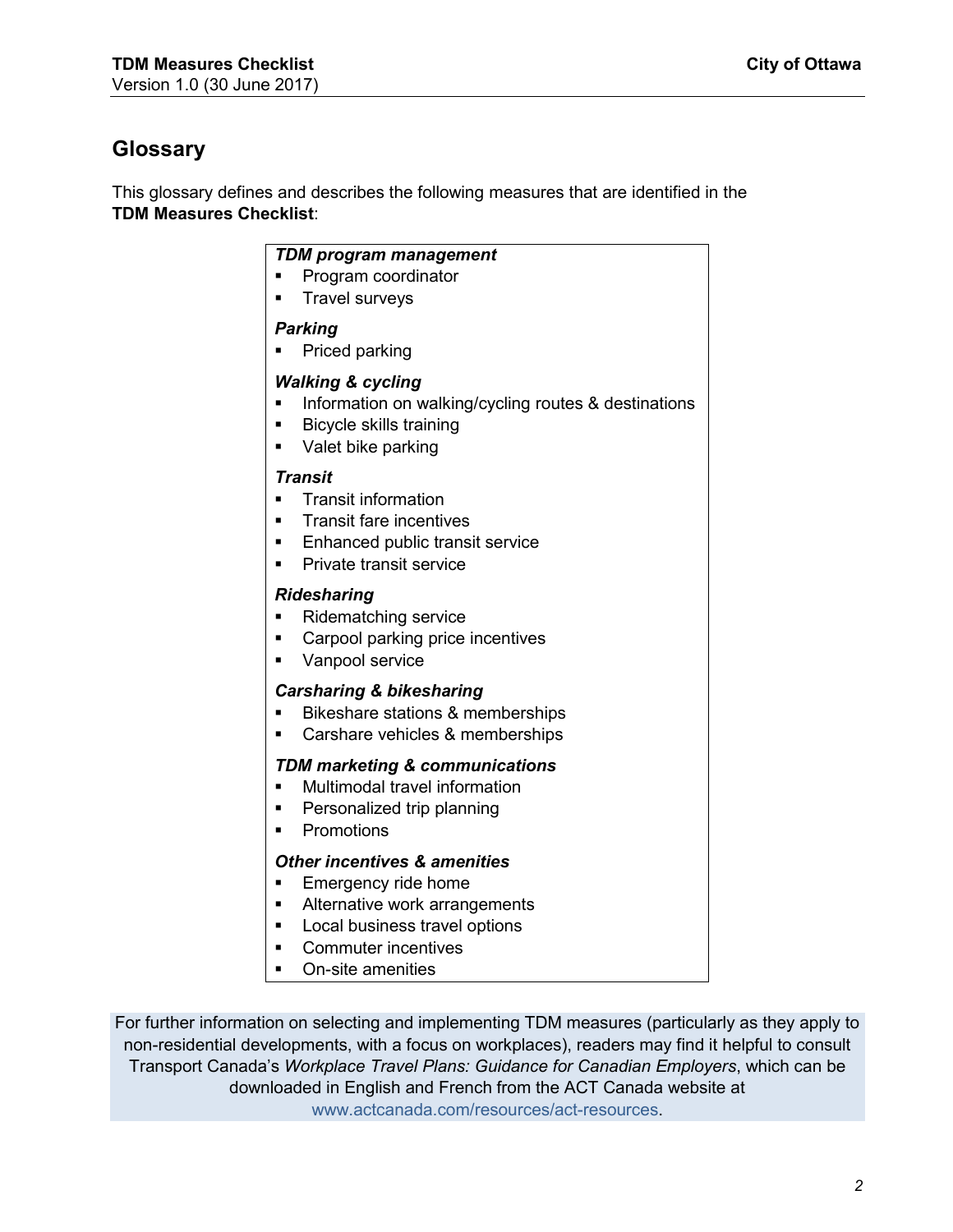#### • *TDM program management*

While some TDM measures can be implemented with a minimum of effort through routine channels (e.g. parking or human resources), more complex measures or a larger development site may warrant assigning responsibility for TDM program coordination to a designated person either inside or outside the implementing organization. Similarly, some TDM measures are more effective if they are targeted or customized for specific audiences, and would benefit from the collection of related information.

**Program coordinator**. This person is charged with day-to-day TDM program development and implementation. Only in very large employers with thousands of workers is this likely to be a full-time, dedicated position. Usually, it is added to an existing role in parking, real estate, human resources or environmental management. In practice, this role may be called TDM coordinator, commute trip reduction coordinator or employee transportation coordinator. The City of Ottawa can identify external resources (e.g. non-profit organizations or consultants) that could provide these services.

**Travel surveys.** Travel surveys are most commonly conducted at workplaces, but can be helpful in other settings. They identify how and why people travel the way they do, and what barriers and opportunities exist for different behaviours. They usually capture the following information:

- *Personal data* including home address or postal code, destination, job type or function, employment status (full-time, part-time and/or teleworker), gender, age and hours of work
- *Commute information* including distance or time for the trip between home and work, usual methods of commuting, and reasons for choosing them
- *Barriers and opportunities* including why other commuting methods are unattractive, willingness to consider other options, and what improvements to other options could make them more attractive

#### • *Parking*

**Priced parking.** Charging for parking is typically among the most effective ways of getting drivers to consider other travel options. While drivers may not support parking fees, they can be more accepting if the revenues are used to improve other travel options (e.g. new showers and change rooms, improved bicycle parking or subsidized transit passes). At workplaces or daytime destinations, parking discounts (e.g. early bird specials, daily passes that cost significantly less than the equivalent hourly charge, monthly passes that cost significantly less than the equivalent daily charge) encourage long-term parking and discourage the use of other travel options. For residential uses, unbundling parking costs from dwelling purchase, lease or rental costs provides an incentive for residents to own fewer cars, and can reduce car use and the costs of parking provision.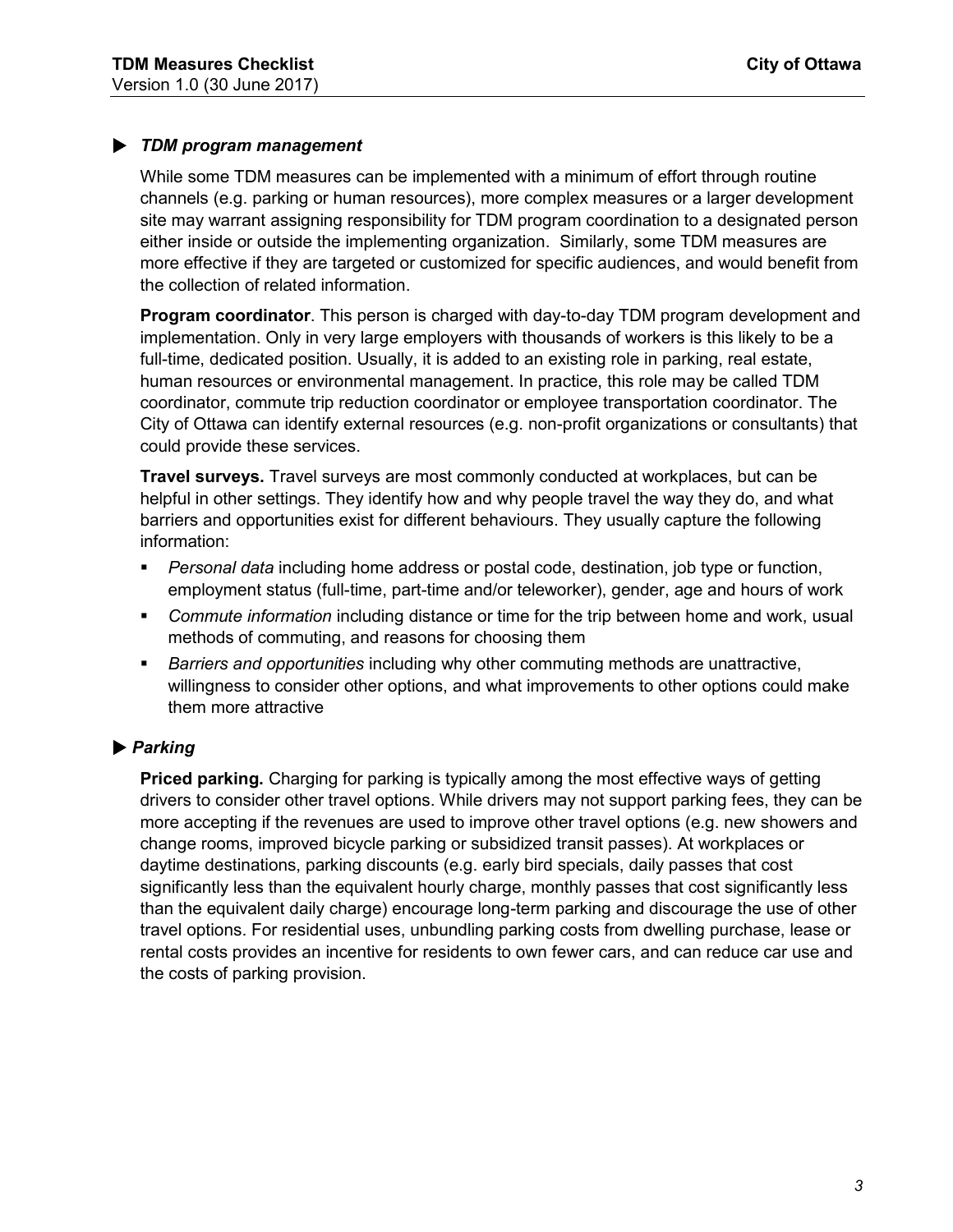#### • *Walking & cycling*

Active transportation options like cycling and walking are particularly attractive for short trips (typically up to 5 km and 2 km, respectively). Other supportive factors include an active, healthconscious audience, and development proximity to high-quality walking and cycling networks. Common challenges to active transportation include rain, darkness, snowy or icy conditions, personal safety concerns, the potential for bicycle theft, and a lack of shower and change facilities for those making longer trips.

**Information on walking/cycling routes & destinations.** Ottawa, Gatineau and the National Capital Commission all publish maps to help people identify the most convenient and comfortable walking or cycling routes.

**Bicycle skills training.** Potential cyclists can be intimidated by the need to ride on roads shared with motor vehicles. This barrier can be reduced or eliminated by offering cycling skills training to interested cyclists (e.g. CAN-BIKE certification courses).

**Valet bike parking.** For large events, temporary "valet parking" areas can be easily set up to maximize convenience and security for cyclists. Experienced local non-profit groups can help.

#### • *Transit*

**Transit information.** Difficulty in finding or understanding basic information on transit fares, routes and schedules can prevent people from trying transit. Employers can help by providing online links to OC Transpo and STO websites. Transit users also appreciate visible maps and schedules of transit routes that serve the site; even better, a screen that shows real-time transit arrival information is particularly useful at sites with many transit users and an adjacent transit stop or station.

**Transit fare incentives.** Free or subsidized transit fares are an attractive incentive for nontransit riders to try transit. Many non-users are unsure of how to pay a fare, and providing tickets or a preloaded PRESTO card (or, for special events, pre-arranging with OC Transpo that transit fares are included with event tickets) overcome that barrier.

**Enhanced public transit service.** OC Transpo may adjust transit routes, stop locations, service hours or frequencies for an agreed fee under contract, or at no cost where warranted by the potential ridership increase. Information provided by a survey of people who travel to a given development can support these decisions.

**Private transit service.** At remote suburban or rural workplaces, a poor transit connection to the nearest rapid transit station can be an obstacle for potential transit users, and an employer in this situation could initiate a private shuttle service to make transit use more feasible or attractive. Other circumstances where a shuttle makes sense include large special events, or a residential development for people with limited independent mobility who still require regular access to shops and services.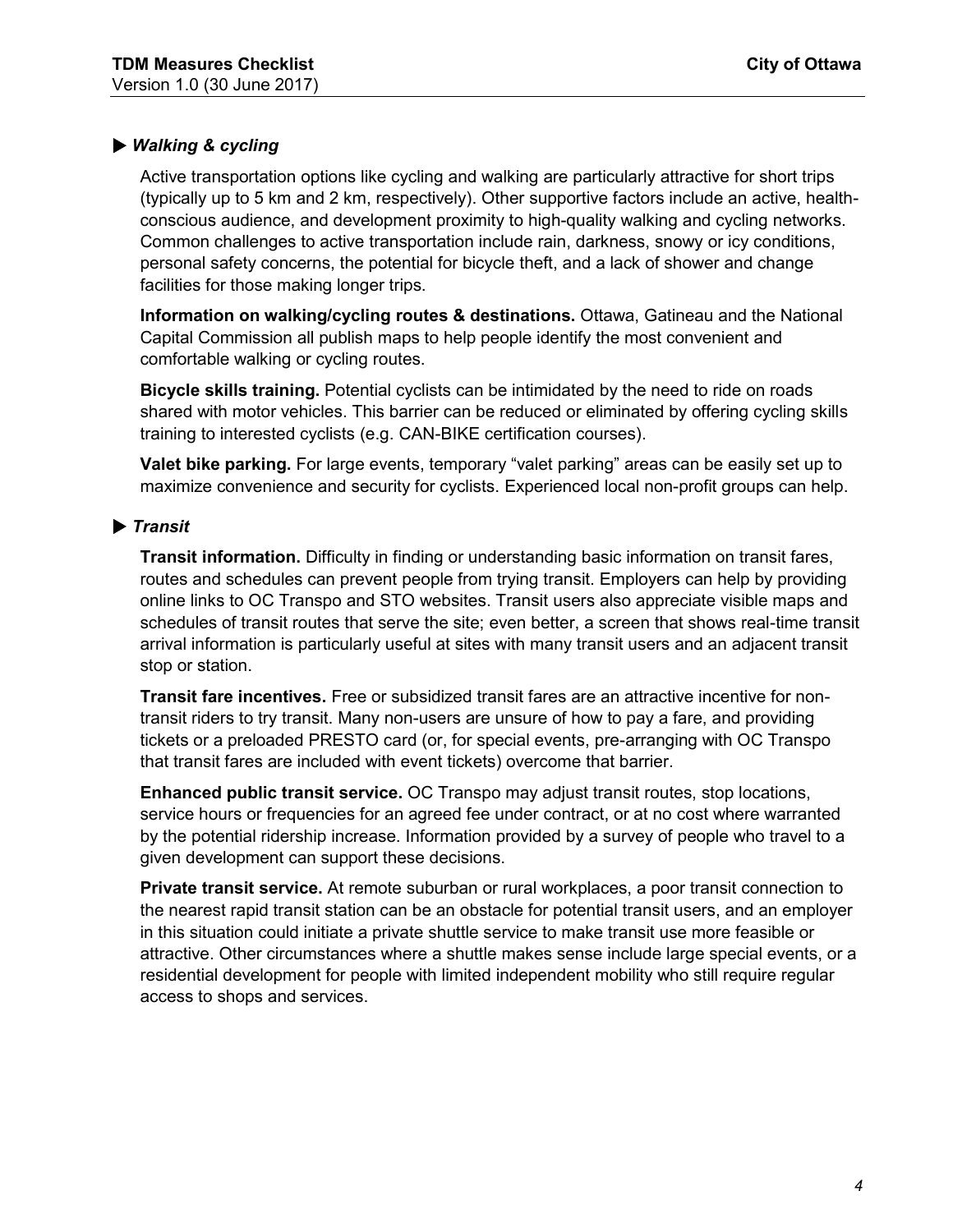#### • *Ridesharing*

Ridesharing's potential is greatest in situations where transit ridership is low, where parking costs are high, and/or where large numbers of car commuters (e.g. employees or full-time students) live reasonably far from the workplace.

**Ridematching service.** Potential carpoolers in Ottawa are served by [www.OttawaRideMatch.com](http://www.OttawaRideMatch.com), an online service to help people find carpool partners. Employers can arrange for a dedicated portal where their employees can search for potential carpool partners only among their colleagues, if they desire. Some very large employers may establish internal ridematching services, to maximize employee uptake and corporate control. Ridematching service providers typically include a waiver to relieve employers of liability when their employees start carpooling through a ridematching service. Ridesharing with co-workers also tends to eliminate security concerns.

**Carpool parking price incentives.** Discounted parking fees for carpools can be an extra incentive to rideshare.

**Vanpool service.** Vanpools operate in the Toronto and Vancouver metropolitan areas, where vans that carry up to about ten occupants are driven by one of the vanpool members. Vanpools tend to operate on a cost-recovery basis, and are most practical for long-distance commutes where transit is not an option. Current legislation in Ontario does not permit third-party (i.e. private or non-profit) vanpool services, but does permit employers to operate internal vanpools.

#### • *Carsharing & bikesharing*

**Bikeshare station & memberships.** VeloGO Bike Share and Right Bike both operate bikesharing services in Ottawa. Developments that would benefit from having a bikeshare station installed at or near their development may negotiate directly with either service provider.

**Carshare vehicles & memberships.** VRTUCAR and Zipcar both operate carsharing services in Ottawa, for use by the general public or by businesses as an alternative to corporate fleets. Carsharing services offer 24-hour access, self-serve reservation systems, itemized monthly billings, and outsourcing of all financing, insurance, maintenance and administrative responsibilities.

#### • *TDM marketing & communications*

**Multimodal travel information.** Aside from mode-specific information discussed elsewhere in this document, multimodal information that identifies and explains the full range of travel options available to people can be very influential—especially when provided at times and locations where individuals are actively choosing among those options. Examples include: employees when their employer is relocating, or when they are joining a new employer; students when they are starting a program at a new institution; visitors or customers travelling to an unfamiliar destination, or when faced with new options (e.g. shuttle services or parking restrictions); and residents when they purchase or occupy a residence that is new to them.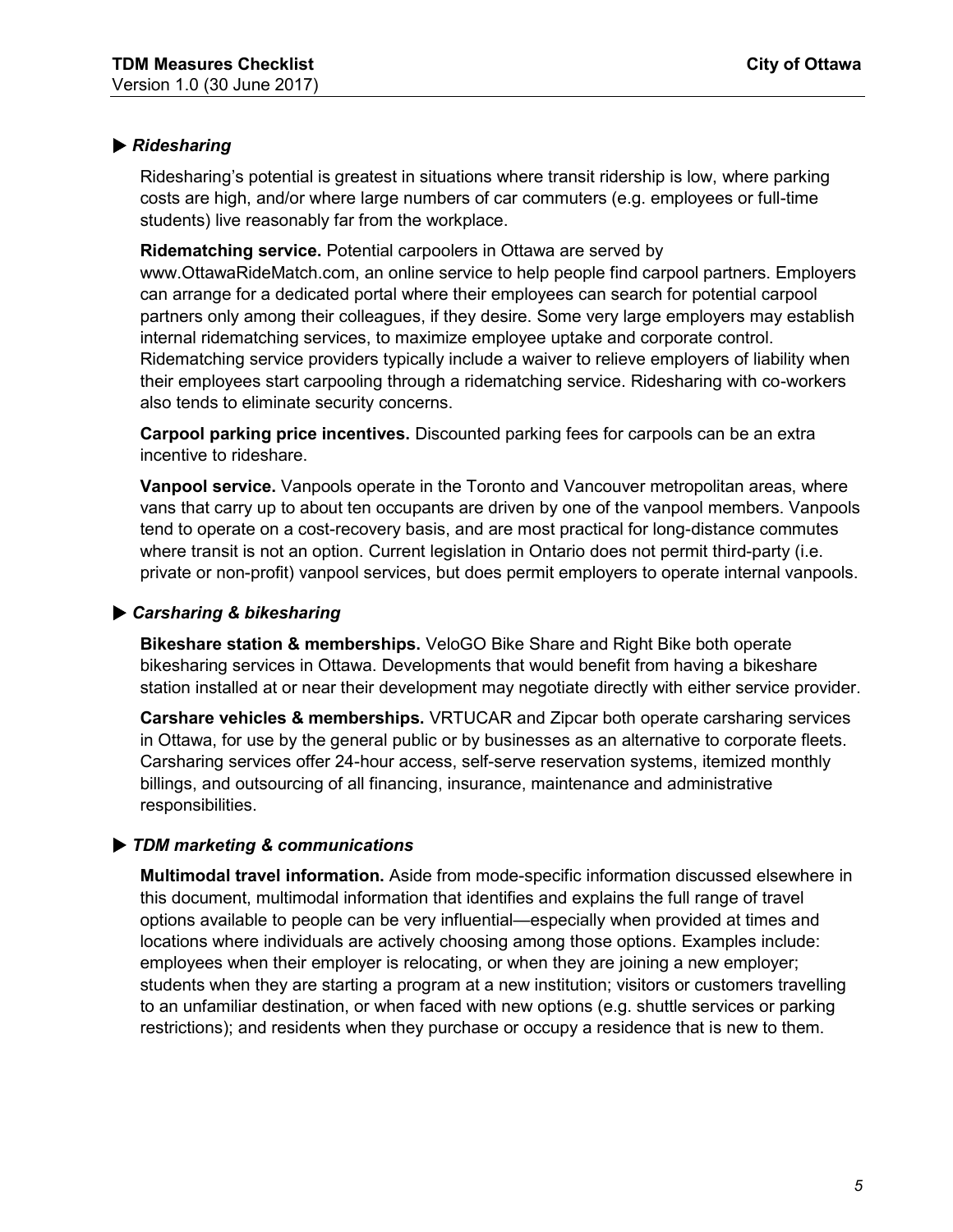**Personalized trip planning.** As an extension to the simple provision of information, this technique (also known as *individualized marketing*) is effective in helping people make more sustainable travel choices. The approach involves identifying who is most likely to change their travel choices (notably relocating employees, students or residents) giving them customized information, training and incentives to support them in making that change. It may be conducted with assistance from an external service provider with the necessary skills, and delivered in a variety of settings including workplaces and homes.

**Promotions.** Special events and incentives can raise awareness and encourage individuals to examine and try new travel options.

- *Special events* can help attract attention, build participation and celebrate successes. Events that have been held in Ottawa include Earth Day (in April) Bike to Work Month (in May), Environment Week (early June), International Car Free Day (September 22), and Canadian Ridesharing Week (October). At workplaces or educational institutions, similarly effective internal events could include workshops, lunch-and-learns, inter-departmental challenges, pancake breakfasts, and so on.
- *Incentives* can encourage trial of sustainable modes, and might include loyalty rewards for duration or consistency of activity (e.g. 1,000 km commuted by bicycle), participation prizes (e.g. for completing a survey or joining a special event), or personal recognition that highlights individual accomplishments.

#### • *Other incentives & amenities*

**Emergency ride home.** This measure assures non-driving commuters that they will be able to get home quickly and conveniently in case of family emergency (or in some workplaces, in case of unexpected overtime, severe weather conditions, or the early departure of a carpool driver) by offering a chit or reimbursement for taxi, carshare or rental car usage. Limits on annual usage or cost per employee may be set, although across North America the actual rates of usage are typically very low.

**Alternative work arrangements.** A number of alternatives to the standard 9-to-5, Monday-to-Friday workweek can support sustainable commuting (and work-life balance) at workplaces:

- *Flexible working hours* allow transit commuters to take advantage of the fastest and most convenient transit services, and allow potential carpoolers to include people who work slightly different schedules in their search for carpool partners. They also allow active commuters to travel at least one direction in daylight, either in the morning or the afternoon, during the winter.
- *Compressed workweeks* allow employees to work their required hours over fewer days (e.g. five days in four, or ten days in nine), eliminating the need to commute on certain days. For employees, this can promote work-life balance and gives flexibility for appointments. For employers, this can permit extended service hours as well as reduced parking demands if employees stagger their days off.
- *Telework* is a normal part of many workplaces. It helps reduce commuting activity, and can lead to significant cost savings through workspace sharing. Telework initiatives involve many stakeholders, and may face as much resistance as support within an organization. Consultation, education and training are helpful.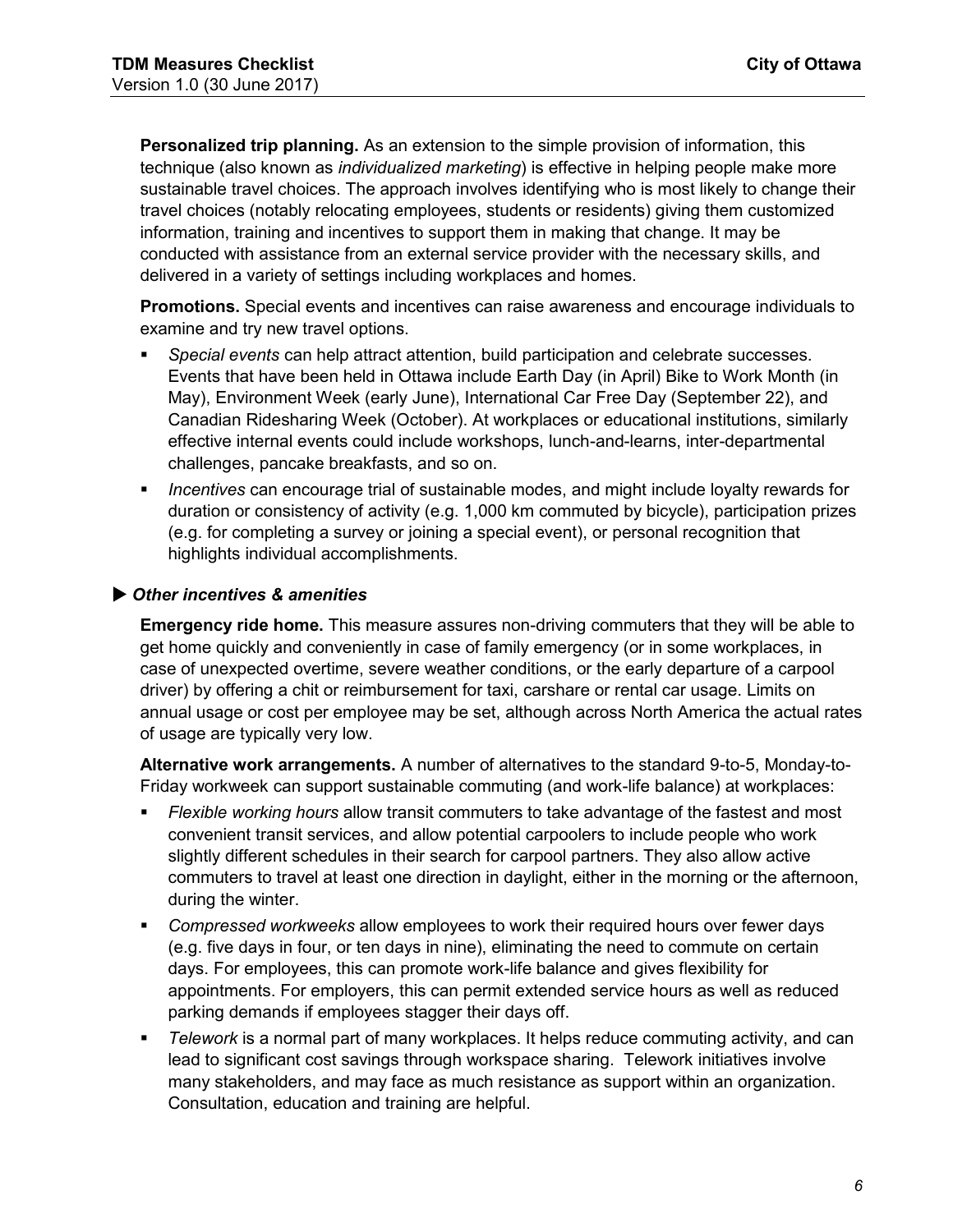**Local business travel options.** A common obstacle for people who might prefer to not drive to work is that their employer requires them to bring a car to work so they can make business trips during the day. Giving employees convenient alternatives to private cars for local business travel during the workday makes walking, cycling, transit or carpooling in someone else's car more practical.

- *Walking and cycling*—Active transportation can be a convenient and enjoyable way to make short business trips. They can also reduce employer expenses, although they may require extra travel time. Providing a fleet of shared bikes, or reimbursing cyclists for the kilometres they ride, are inexpensive ways to validate their choice.
- *Public transit*—Transit can be convenient and inexpensive compared to driving. OC Transpo's PRESTO cards are transferable among employees and automatically reloadable, making them the perfect tool for enabling transit use during the day.
- *Ridesharin*g—When multiple employees attend the same off-site meeting or event, they can be reminded to carpool whenever possible.
- *Taxis or ride-hailing*—Taxis and ride-hailing can eliminate parking costs, save time and eliminate collision liability concerns. Taxi chits eliminate cash transactions and minimize paperwork.
	- *Fleet vehicles or carsharing*—Fleet vehicles can be cost-effective for high travel volumes, while carsharing is a great option for less frequent trips.
	- *Interoffice shuttles*—Employers with multiple worksites in the region could use a shuttle service to move people as well as mail or supplies.
	- *Videoconferencing*—New technologies mean that staying in the office to hold meetings electronically is more viable, affordable and productive than ever.

**Commuter incentives.** Financial incentives can help create a level playing field and support commuting by sustainable modes. A "commuting allowance" given to all employees as a taxable benefit is one such incentive; employees who choose to drive could then be charged for parking, while other employees could use the allowance for transit fares or cycling equipment, or for spending or saving. (Note that in the United States this practice is known as "parking cash-out," and is popular because commuting allowances are not taxable up to a certain limit). Alternatively, a monthly commuting allowance for non-driving employees would give drivers an incentive to choose a different commuting mode. Another practical incentive for active commuters or transit users is to offer them discounted "rainy day" parking passes for a small number of days each month.

**On-site amenities.** Developments that offer services to limit employees' need for a car during their commute (e.g. to drop off clothing at the dry cleaners) or during their workday (e.g. to buy lunch) can free employees to make the commuting decision that otherwise works best for them.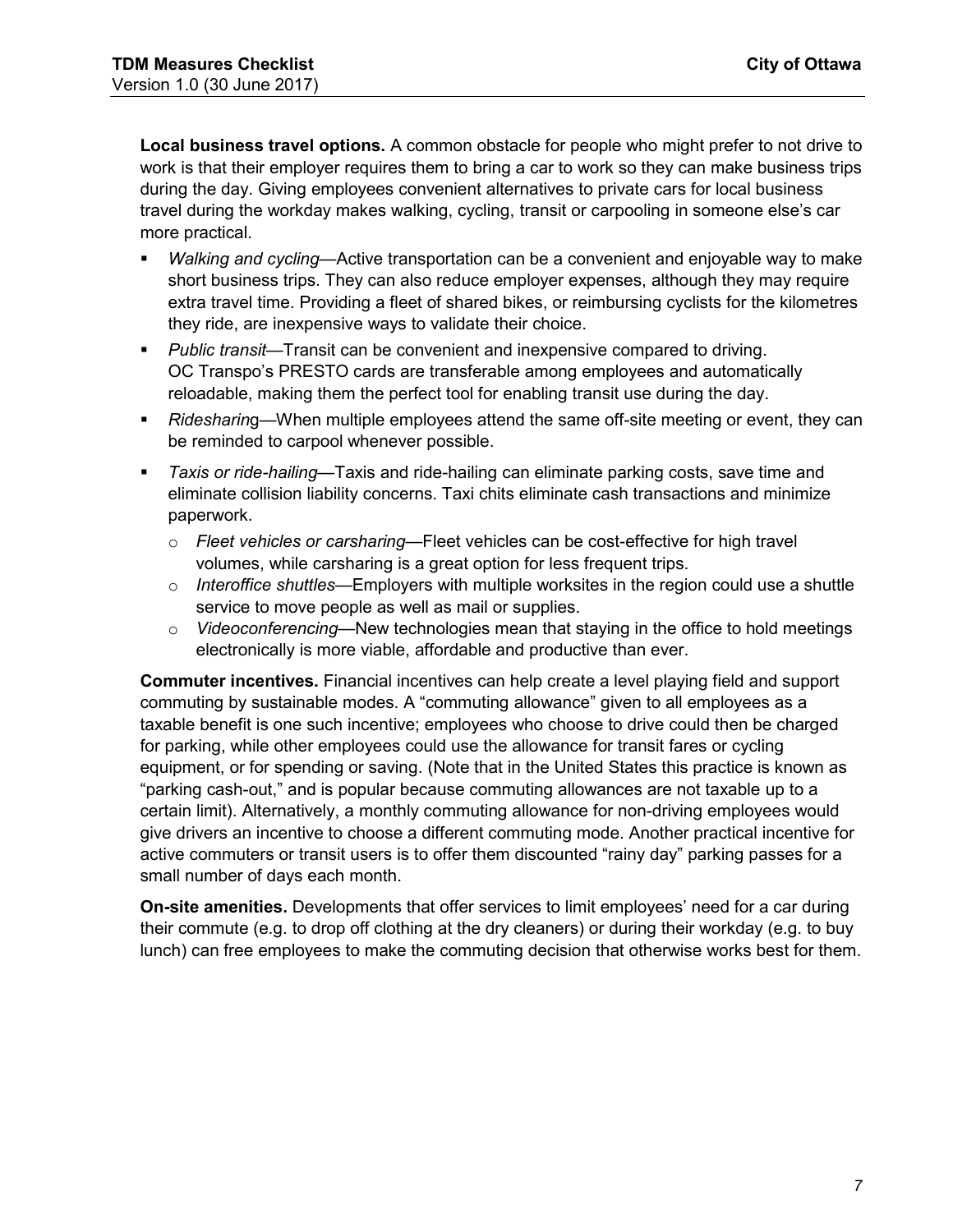## <span id="page-7-0"></span>**TDM Measures Checklist:**

*Non-Residential Developments (office, institutional, retail or industrial)* 

| eaena |
|-------|
|-------|

**BASIC** The measure is generally feasible and effective, and in most cases would benefit the development and its users

**BETTER** The measure could maximize support for users of sustainable modes, and optimize development performance

> The measure is one of the most dependably effective tools to encourage the use of sustainable modes

|                      | TDM measures: Non-residential developments |                                                                                                                                         | <b>Check if proposed &amp;</b><br>add descriptions |
|----------------------|--------------------------------------------|-----------------------------------------------------------------------------------------------------------------------------------------|----------------------------------------------------|
|                      | 1.                                         | <b>TDM PROGRAM MANAGEMENT</b>                                                                                                           |                                                    |
|                      | 1.1                                        | <b>Program coordinator</b>                                                                                                              |                                                    |
| <b>BASIC</b>         | $\star$ 1.1.1                              | Designate an internal coordinator, or contract with an<br>external coordinator                                                          | $\mathbf{I}$                                       |
|                      | 1.2                                        | <b>Travel surveys</b>                                                                                                                   |                                                    |
| <b>BETTER</b>        |                                            | 1.2.1 Conduct periodic surveys to identify travel-related<br>behaviours, attitudes, challenges and solutions, and<br>to track progress  | $\sim$                                             |
|                      | 2.                                         | <b>WALKING AND CYCLING</b>                                                                                                              |                                                    |
|                      | 2.1                                        | Information on walking/cycling routes & destinations                                                                                    |                                                    |
| <b>BASIC</b>         | 2.1.1                                      | Display local area maps with walking/cycling access<br>routes and key destinations at major entrances                                   |                                                    |
|                      | 2.2                                        | <b>Bicycle skills training</b>                                                                                                          |                                                    |
|                      |                                            | <b>Commuter travel</b>                                                                                                                  |                                                    |
| BETTER $\star$ 2.2.1 |                                            | Offer on-site cycling courses for commuters, or<br>subsidize off-site courses                                                           |                                                    |
|                      | 2.3                                        | Valet bike parking                                                                                                                      |                                                    |
|                      |                                            | <b>Visitor travel</b>                                                                                                                   |                                                    |
| <b>BETTER</b>        |                                            | 2.3.1 Offer secure valet bike parking during public events<br>when demand exceeds fixed supply (e.g. for festivals,<br>concerts, games) | $\mathbf{I}$                                       |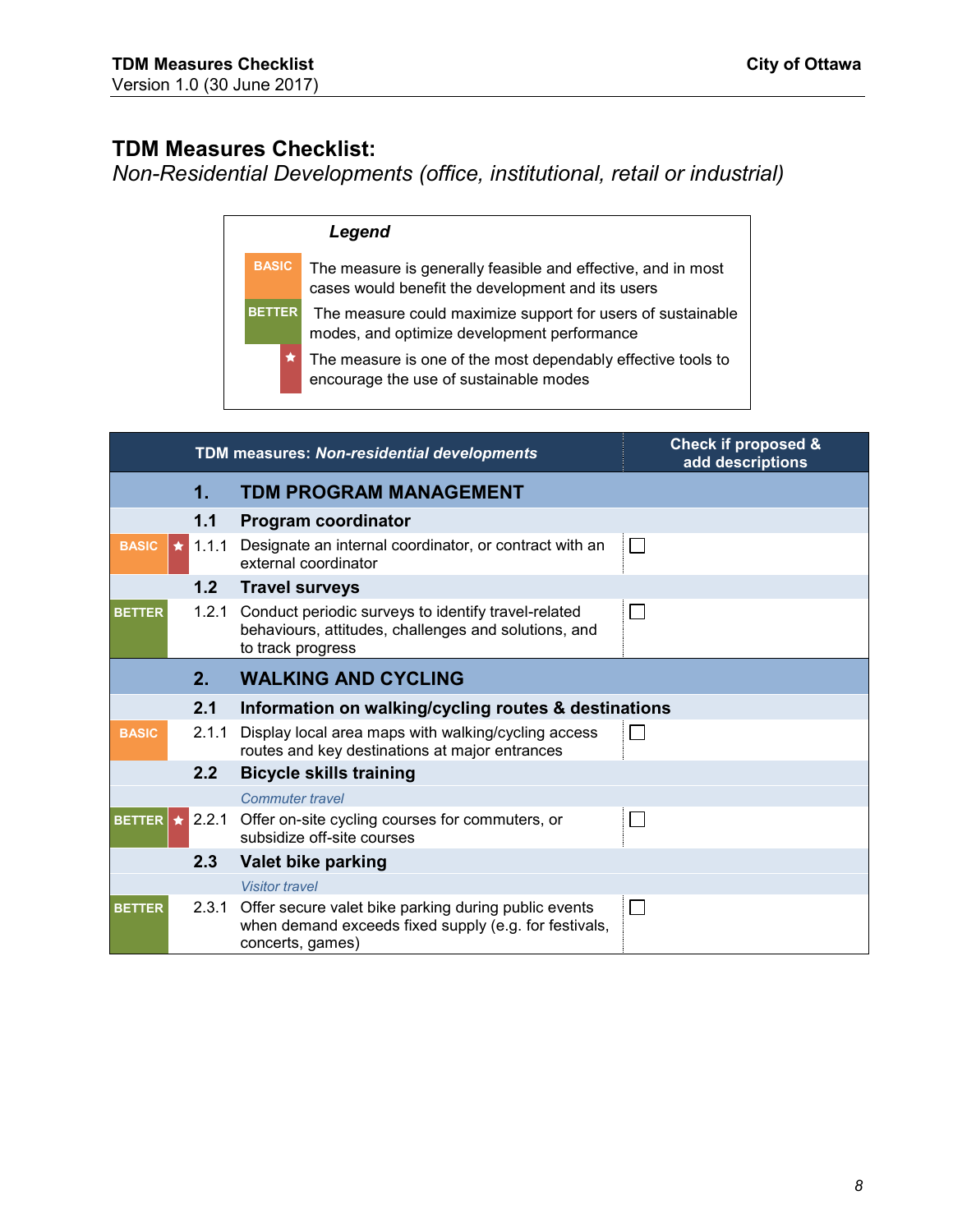# **TDM Measures Checklist City of Ottawa**

Version 1.0 (30 June 2017)

|               |       | TDM measures: Non-residential developments                                                                                                            | <b>Check if proposed &amp;</b><br>add descriptions |
|---------------|-------|-------------------------------------------------------------------------------------------------------------------------------------------------------|----------------------------------------------------|
|               | 3.    | <b>TRANSIT</b>                                                                                                                                        |                                                    |
|               | 3.1   | <b>Transit information</b>                                                                                                                            |                                                    |
| <b>BASIC</b>  | 3.1.1 | Display relevant transit schedules and route maps at<br>entrances                                                                                     | $\Box$                                             |
| <b>BASIC</b>  |       | 3.1.2 Provide online links to OC Transpo and STO<br>information                                                                                       | $\Box$                                             |
| <b>BETTER</b> |       | 3.1.3 Provide real-time arrival information display at<br>entrances                                                                                   | $\Box$                                             |
|               | 3.2   | <b>Transit fare incentives</b>                                                                                                                        |                                                    |
|               |       | <b>Commuter travel</b>                                                                                                                                |                                                    |
| <b>BETTER</b> |       | 3.2.1 Offer preloaded PRESTO cards to encourage<br>commuters to use transit                                                                           | $\Box$                                             |
| <b>BETTER</b> |       | $\star$ 3.2.2 Subsidize or reimburse monthly transit pass<br>purchases by employees                                                                   | $\Box$                                             |
|               |       | <b>Visitor travel</b>                                                                                                                                 |                                                    |
| <b>BETTER</b> |       | 3.2.3 Arrange inclusion of same-day transit fare in price of<br>tickets (e.g. for festivals, concerts, games)                                         | $\Box$                                             |
|               | 3.3   | <b>Enhanced public transit service</b>                                                                                                                |                                                    |
|               |       | <b>Commuter travel</b>                                                                                                                                |                                                    |
| <b>BETTER</b> | 3.3.1 | Contract with OC Transpo to provide enhanced transit<br>services (e.g. for shift changes, weekends)                                                   | $\Box$                                             |
|               |       | <b>Visitor travel</b>                                                                                                                                 |                                                    |
| <b>BETTER</b> |       | 3.3.2 Contract with OC Transpo to provide enhanced transit<br>services (e.g. for festivals, concerts, games)                                          | $\Box$                                             |
|               | 3.4   | <b>Private transit service</b>                                                                                                                        |                                                    |
|               |       | <b>Commuter travel</b>                                                                                                                                |                                                    |
| <b>BETTER</b> |       | 3.4.1 Provide shuttle service when OC Transpo cannot offer<br>sufficient quality or capacity to serve demand (e.g. for<br>shift changes, weekends)    | $\Box$                                             |
|               |       | <b>Visitor travel</b>                                                                                                                                 |                                                    |
| <b>BETTER</b> |       | 3.4.2 Provide shuttle service when OC Transpo cannot offer<br>sufficient quality or capacity to serve demand (e.g. for<br>festivals, concerts, games) | $\Box$                                             |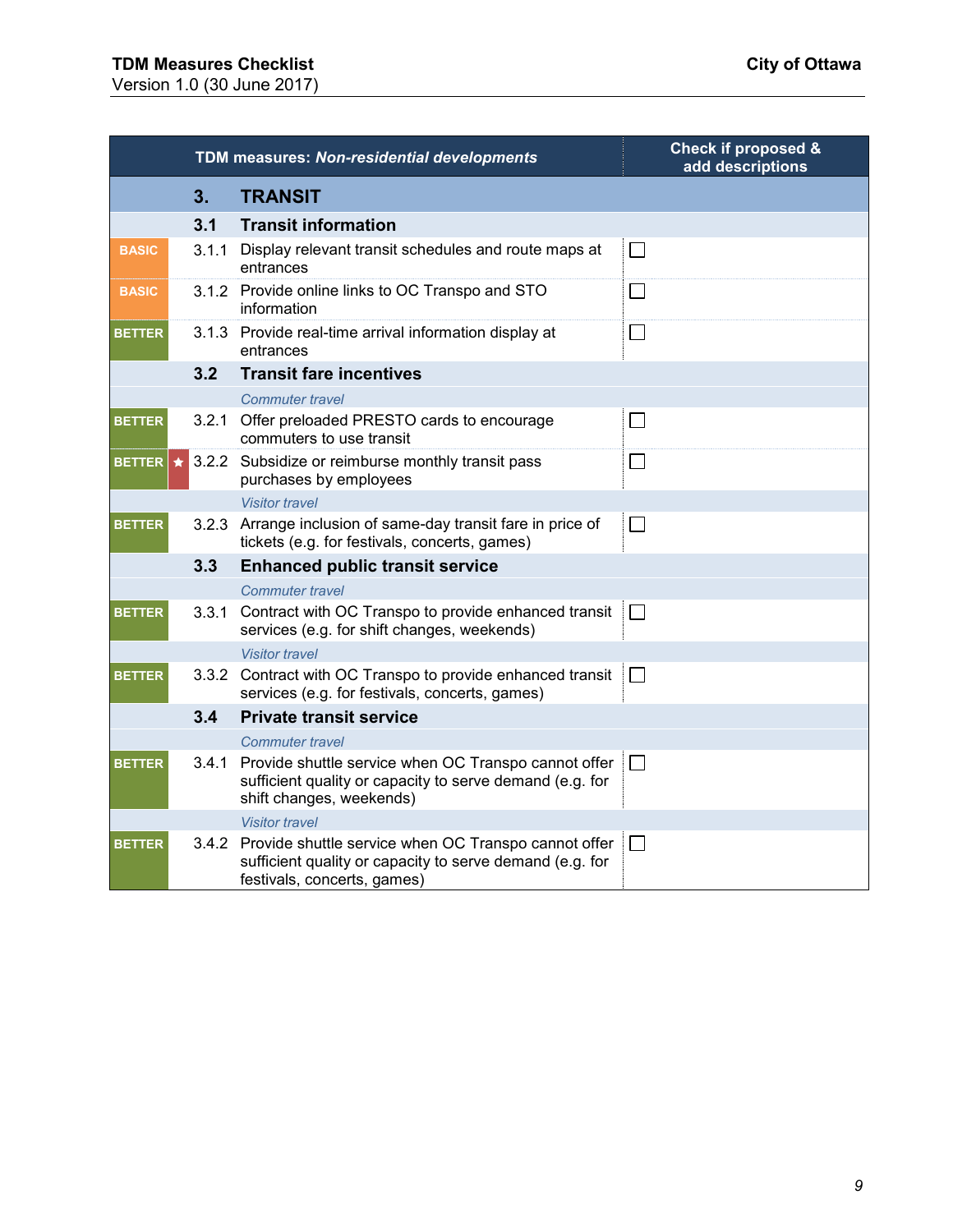|                         |               | TDM measures: Non-residential developments                                                             | <b>Check if proposed &amp;</b><br>add descriptions |
|-------------------------|---------------|--------------------------------------------------------------------------------------------------------|----------------------------------------------------|
|                         | 4.            | <b>RIDESHARING</b>                                                                                     |                                                    |
|                         | 4.1           | <b>Ridematching service</b>                                                                            |                                                    |
|                         |               | <b>Commuter travel</b>                                                                                 |                                                    |
| <b>BASIC</b><br>$\star$ |               | 4.1.1 Provide a dedicated ridematching portal at<br>OttawaRideMatch.com                                |                                                    |
|                         | 4.2           | <b>Carpool parking price incentives</b>                                                                |                                                    |
|                         |               | Commuter travel                                                                                        |                                                    |
| <b>BETTER</b>           |               | 4.2.1 Provide discounts on parking costs for registered<br>carpools                                    | $\Box$                                             |
|                         | 4.3           | <b>Vanpool service</b>                                                                                 |                                                    |
|                         |               | <b>Commuter travel</b>                                                                                 |                                                    |
| <b>BETTER</b>           |               | 4.3.1 Provide a vanpooling service for long-distance<br>commuters                                      | $\Box$                                             |
|                         | 5.            | <b>CARSHARING &amp; BIKESHARING</b>                                                                    |                                                    |
|                         | 5.1           | <b>Bikeshare stations &amp; memberships</b>                                                            |                                                    |
| <b>BETTER</b>           |               | 5.1.1 Contract with provider to install on-site bikeshare<br>station for use by commuters and visitors |                                                    |
|                         |               | <b>Commuter travel</b>                                                                                 |                                                    |
| <b>BETTER</b>           |               | 5.1.2 Provide employees with bikeshare memberships for<br>local business travel                        | $\Box$                                             |
|                         | 5.2           | Carshare vehicles & memberships                                                                        |                                                    |
|                         |               | <b>Commuter travel</b>                                                                                 |                                                    |
| <b>BETTER</b>           |               | 5.2.1 Contract with provider to install on-site carshare<br>vehicles and promote their use by tenants  |                                                    |
| <b>BETTER</b>           |               | 5.2.2 Provide employees with carshare memberships for<br>local business travel                         | $\mathsf{L}$                                       |
|                         | 6.            | <b>PARKING</b>                                                                                         |                                                    |
|                         | 6.1           | <b>Priced parking</b>                                                                                  |                                                    |
|                         |               | <b>Commuter travel</b>                                                                                 |                                                    |
| <b>BASIC</b>            | $\star$ 6.1.1 | Charge for long-term parking (daily, weekly, monthly)                                                  | П                                                  |
| <b>BASIC</b>            | 6.1.2         | Unbundle parking cost from lease rates at multi-tenant<br>sites                                        | $\Box$                                             |
|                         |               | <b>Visitor travel</b>                                                                                  |                                                    |
| <b>BETTER</b>           | 6.1.3         | Charge for short-term parking (hourly)                                                                 |                                                    |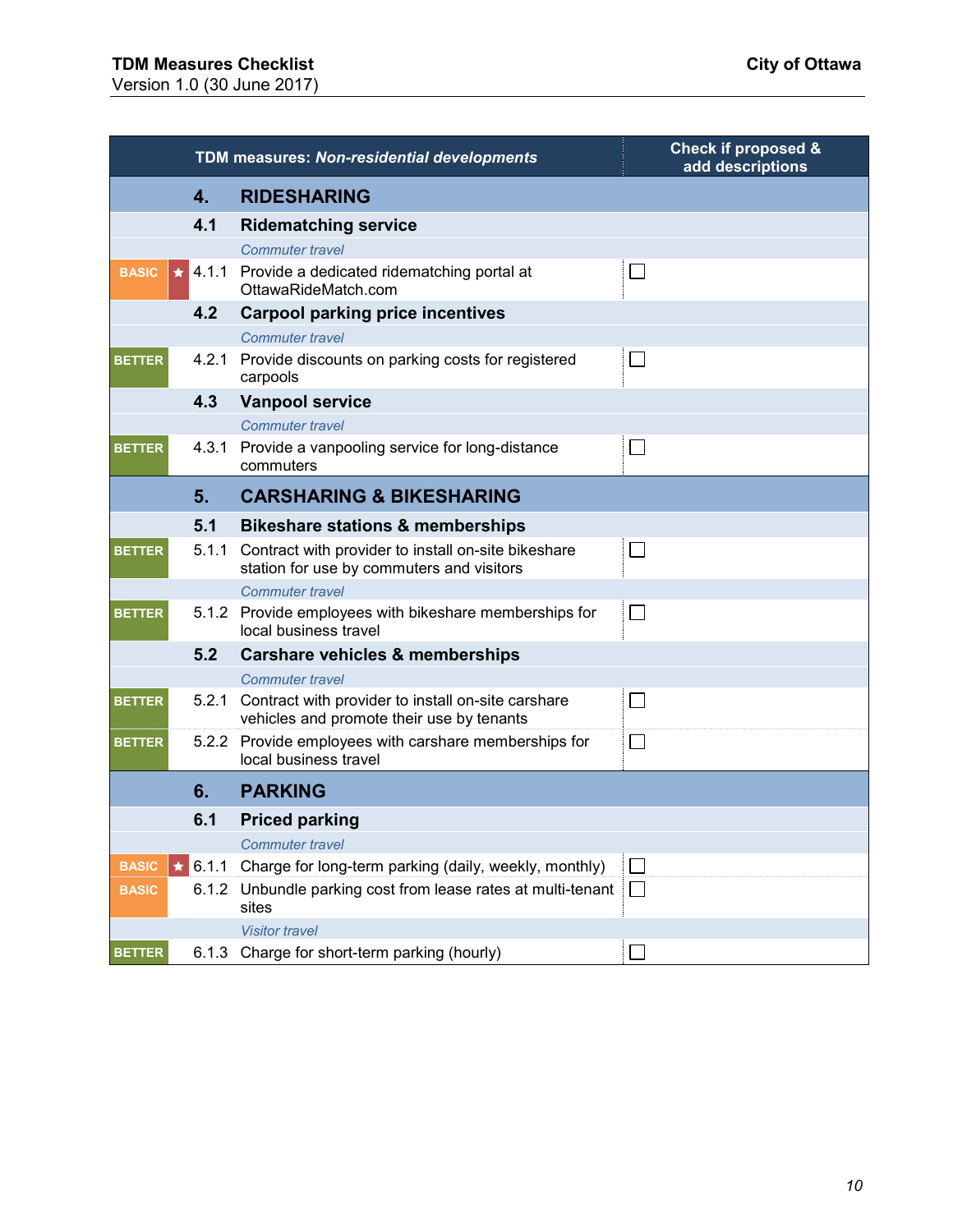# **TDM Measures Checklist City of Ottawa**

Version 1.0 (30 June 2017)

|                          |       | <b>TDM measures: Non-residential developments</b>                                                                                                               | <b>Check if proposed &amp;</b><br>add descriptions |
|--------------------------|-------|-----------------------------------------------------------------------------------------------------------------------------------------------------------------|----------------------------------------------------|
|                          | 7.    | <b>TDM MARKETING &amp; COMMUNICATIONS</b>                                                                                                                       |                                                    |
|                          | 7.1   | <b>Multimodal travel information</b>                                                                                                                            |                                                    |
|                          |       | <b>Commuter travel</b>                                                                                                                                          |                                                    |
| <b>BASIC</b><br>★        | 7.1.1 | Provide a multimodal travel option information<br>package to new/relocating employees and students                                                              | $\Box$                                             |
|                          |       | <b>Visitor travel</b>                                                                                                                                           |                                                    |
| <b>BETTER</b><br>$\star$ |       | 7.1.2 Include multimodal travel option information in<br>invitations or advertising that attract visitors or<br>customers (e.g. for festivals, concerts, games) | $\Box$                                             |
|                          | 7.2   | <b>Personalized trip planning</b>                                                                                                                               |                                                    |
|                          |       | <b>Commuter travel</b>                                                                                                                                          |                                                    |
| <b>BETTER</b><br>★       | 7.2.1 | Offer personalized trip planning to new/relocating<br>employees                                                                                                 | $\Box$                                             |
|                          | 7.3   | <b>Promotions</b>                                                                                                                                               |                                                    |
|                          |       | <b>Commuter travel</b>                                                                                                                                          |                                                    |
| <b>BETTER</b>            | 7.3.1 | Deliver promotions and incentives to maintain<br>awareness, build understanding, and encourage trial<br>of sustainable modes                                    | $\Box$                                             |
|                          | 8.    | <b>OTHER INCENTIVES &amp; AMENITIES</b>                                                                                                                         |                                                    |
|                          | 8.1   | <b>Emergency ride home</b>                                                                                                                                      |                                                    |
|                          |       | <b>Commuter travel</b>                                                                                                                                          |                                                    |
| <b>BETTER</b><br>$\star$ |       | 8.1.1 Provide emergency ride home service to non-driving<br>commuters                                                                                           | $\Box$                                             |
|                          | 8.2   | <b>Alternative work arrangements</b>                                                                                                                            |                                                    |
|                          |       | <b>Commuter travel</b>                                                                                                                                          |                                                    |
| <b>BASIC</b>             |       | $\blacktriangleright$ 8.2.1 Encourage flexible work hours                                                                                                       | $\overline{\phantom{a}}$                           |
| <b>BETTER</b>            |       | 8.2.2 Encourage compressed workweeks                                                                                                                            | $\mathbf{I}$                                       |
| <b>BETTER</b>            |       | 8.2.3 Encourage telework                                                                                                                                        |                                                    |
|                          |       | 8.3 Local business travel options                                                                                                                               |                                                    |
|                          |       | <b>Commuter travel</b>                                                                                                                                          |                                                    |
| <b>BASIC</b>             | 8.3.1 | Provide local business travel options that minimize the<br>need for employees to bring a personal car to work                                                   | $\Box$                                             |
|                          | 8.4   | <b>Commuter incentives</b>                                                                                                                                      |                                                    |
|                          |       | <b>Commuter travel</b>                                                                                                                                          |                                                    |
| <b>BETTER</b>            |       | 8.4.1 Offer employees a taxable, mode-neutral commuting<br>allowance                                                                                            | $\Box$                                             |
|                          | 8.5   | <b>On-site amenities</b>                                                                                                                                        |                                                    |
|                          |       | <b>Commuter travel</b>                                                                                                                                          |                                                    |
| <b>BETTER</b>            | 8.5.1 | Provide on-site amenities/services to minimize<br>mid-day or mid-commute errands                                                                                | $\Box$                                             |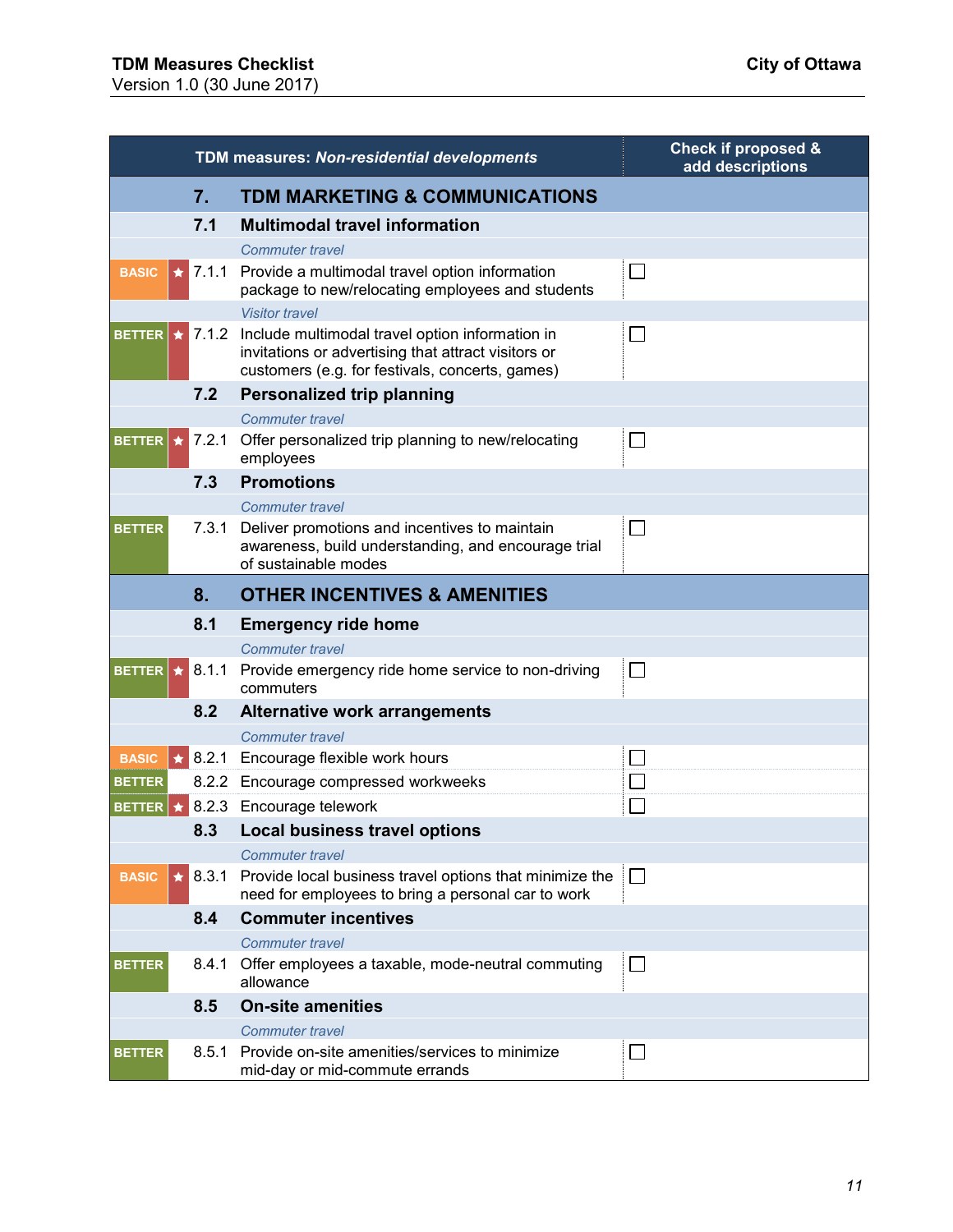## <span id="page-11-0"></span>**TDM Measures Checklist:**

*Residential Developments (multi-family, condominium or subdivision)* 

| eaena |
|-------|
|-------|

**BASIC** The measure is generally feasible and effective, and in most cases would benefit the development and its users

**BETTER** The measure could maximize support for users of sustainable modes, and optimize development performance

> The measure is one of the most dependably effective tools to encourage the use of sustainable modes

|               |               | <b>TDM measures: Residential developments</b>                                                                                        | <b>Check if proposed &amp;</b><br>add descriptions |
|---------------|---------------|--------------------------------------------------------------------------------------------------------------------------------------|----------------------------------------------------|
|               | 1.            | <b>TDM PROGRAM MANAGEMENT</b>                                                                                                        |                                                    |
|               | 1.1           | Program coordinator                                                                                                                  |                                                    |
| <b>BASIC</b>  | $\star$ 1.1.1 | Designate an internal coordinator, or contract with<br>an external coordinator                                                       | П                                                  |
|               | 1.2           | <b>Travel surveys</b>                                                                                                                |                                                    |
| <b>BETTER</b> | 1.2.1         | Conduct periodic surveys to identify travel-related<br>behaviours, attitudes, challenges and solutions,<br>and to track progress     | $\Box$                                             |
|               | $2_{-}$       | <b>WALKING AND CYCLING</b>                                                                                                           |                                                    |
|               | 2.1           | Information on walking/cycling routes & destinations                                                                                 |                                                    |
| <b>BASIC</b>  | 2.1.1         | Display local area maps with walking/cycling<br>access routes and key destinations at major<br>entrances (multi-family, condominium) |                                                    |
|               | $2.2^{\circ}$ | <b>Bicycle skills training</b>                                                                                                       |                                                    |
| <b>BETTER</b> | 2.2.1         | Offer on-site cycling courses for residents, or<br>subsidize off-site courses                                                        |                                                    |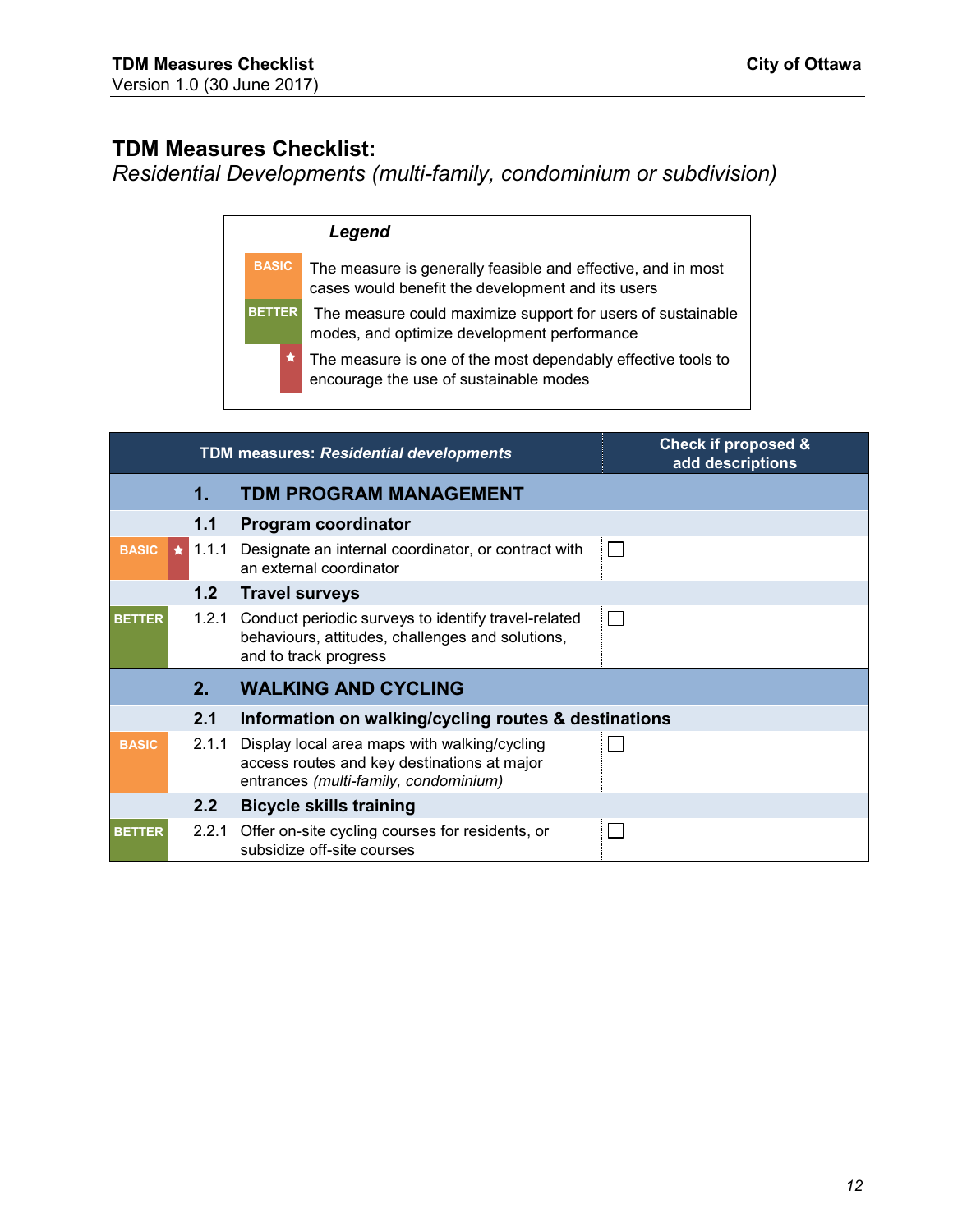|               |            |               | <b>TDM measures: Residential developments</b>                                                                                           | <b>Check if proposed &amp;</b><br>add descriptions |
|---------------|------------|---------------|-----------------------------------------------------------------------------------------------------------------------------------------|----------------------------------------------------|
|               |            | 3.            | <b>TRANSIT</b>                                                                                                                          |                                                    |
|               |            | 3.1           | <b>Transit information</b>                                                                                                              |                                                    |
| <b>BASIC</b>  |            | 3.1.1         | Display relevant transit schedules and route maps<br>at entrances (multi-family, condominium)                                           | $\mathsf{L}$                                       |
| <b>BETTER</b> |            | 3.1.2         | Provide real-time arrival information display at<br>entrances (multi-family, condominium)                                               | $\Box$                                             |
|               |            | 3.2           | <b>Transit fare incentives</b>                                                                                                          |                                                    |
| <b>BASIC</b>  | $\bigstar$ | 3.2.1         | Offer PRESTO cards preloaded with one monthly<br>transit pass on residence purchase/move-in, to<br>encourage residents to use transit   | $\vert$ $\vert$                                    |
| <b>BETTER</b> |            |               | 3.2.2 Offer at least one year of free monthly transit<br>passes on residence purchase/move-in                                           | $\Box$                                             |
|               |            | 3.3           | <b>Enhanced public transit service</b>                                                                                                  |                                                    |
| <b>BETTER</b> | $\star$    | 3.3.1         | Contract with OC Transpo to provide early transit<br>services until regular services are warranted by<br>occupancy levels (subdivision) | $\Box$                                             |
|               |            | 3.4           | <b>Private transit service</b>                                                                                                          |                                                    |
| <b>BETTER</b> |            | 3.4.1         | Provide shuttle service for seniors homes or<br>lifestyle communities (e.g. scheduled mall or<br>supermarket runs)                      |                                                    |
|               |            | 4.            | <b>CARSHARING &amp; BIKESHARING</b>                                                                                                     |                                                    |
|               |            | 4.1           | <b>Bikeshare stations &amp; memberships</b>                                                                                             |                                                    |
| <b>BETTER</b> |            |               | 4.1.1 Contract with provider to install on-site bikeshare<br>station (multi-family)                                                     | $\Box$                                             |
| <b>BETTER</b> |            | 4.1.2         | Provide residents with bikeshare memberships,<br>either free or subsidized (multi-family)                                               | $\Box$                                             |
|               |            | 4.2           | <b>Carshare vehicles &amp; memberships</b>                                                                                              |                                                    |
| <b>BETTER</b> |            | 4.2.1         | Contract with provider to install on-site carshare<br>vehicles and promote their use by residents                                       |                                                    |
| <b>BETTER</b> |            | 4.2.2         | Provide residents with carshare memberships,<br>either free or subsidized                                                               | $\vert$ $\vert$                                    |
|               |            | 5.            | <b>PARKING</b>                                                                                                                          |                                                    |
|               |            | 5.1           | <b>Priced parking</b>                                                                                                                   |                                                    |
| <b>BASIC</b>  | $\bigstar$ | 5.1.1         | Unbundle parking cost from purchase price<br>(condominium)                                                                              | $\mathbb{R}^n$                                     |
| <b>BASIC</b>  |            | $\star$ 5.1.2 | Unbundle parking cost from monthly rent<br>(multi-family)                                                                               | $\Box$                                             |